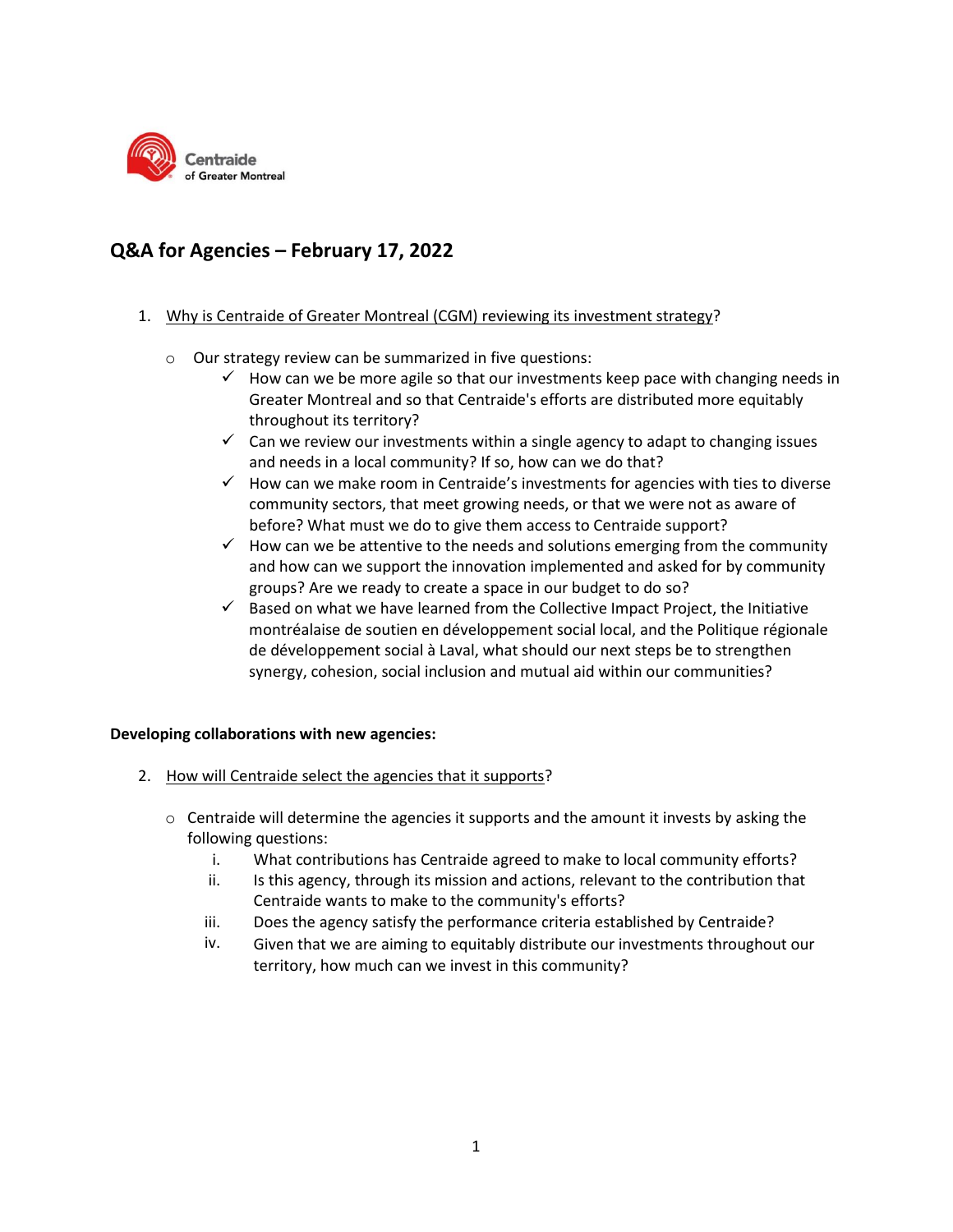- 3. Can you clarify the fact that Centraide does not want to invest in as many agencies as possible while at the same time wanting to open the doors to more agencies?
	- $\circ$  The needs of populations are changing in and shifting across our territory, and some very relevant agencies currently do not have access to Centraide's financial support (as mentioned in the answer to Q1).
	- $\circ$  Developing new collaborations will mean that other agreements will not be renewed when they expire.
	- $\circ$  However, our intention is not to create annual tidal waves of funding withdrawals; we simply want to build a degree of agility to foster greater equity and impact.
	- $\circ$  We won't necessarily be supporting more agencies, but the network supported annually by Centraide will be more accessible.

## **How to apply for funding:**

- 4. Can you clarify the criteria and process for accessing CGM's regular funding?
	- o **We've done away with the idea of "acceptance."** We also want to get away from the image of a "network of agencies supported by Centraide," which can seem closed off and hard to access. Any community agency that meets the eligibility criteria (see our website) can access Centraide's financial support.
	- o **In terms of eligibility, we want to facilitate access to community agencies without a charity registration number as soon as we have the details in place** (see next question).
		- The goal is to facilitate access to funding for agencies from different community sectors that are part of independent community action and that develop various forms of civic engagement and collaboration to achieve greater equity and better diversity.
		- We are therefore simplifying our strategy by eliminating some administrative constraints (finding a trustee, etc.).
- 5. When will agencies without a charity registration number qualify?

We are working with our legal and tax advisors to fully understand the processes to put in place to meet this goal while complying with Canada Revenue Agency guidelines. To be fully transparent, this could take a few months. We will keep you informed of these developments.

## 6. What are the application deadlines? Can we submit year-round?

- o There are no annual submission dates, as Centraide does not issue calls for projects, except for specific funds. Centraide establishes its analyses and possible investment areas through relationships with the community and different partners. However, supported agencies must submit the Profile and various documents by the indicated dates.
- o Agencies interested in receiving financial support from Centraide are invited to visit our website for information that fully explains how CGM determines the agencies it supports and the allocated amounts. They can also read CGM's expectations in terms of the collaborative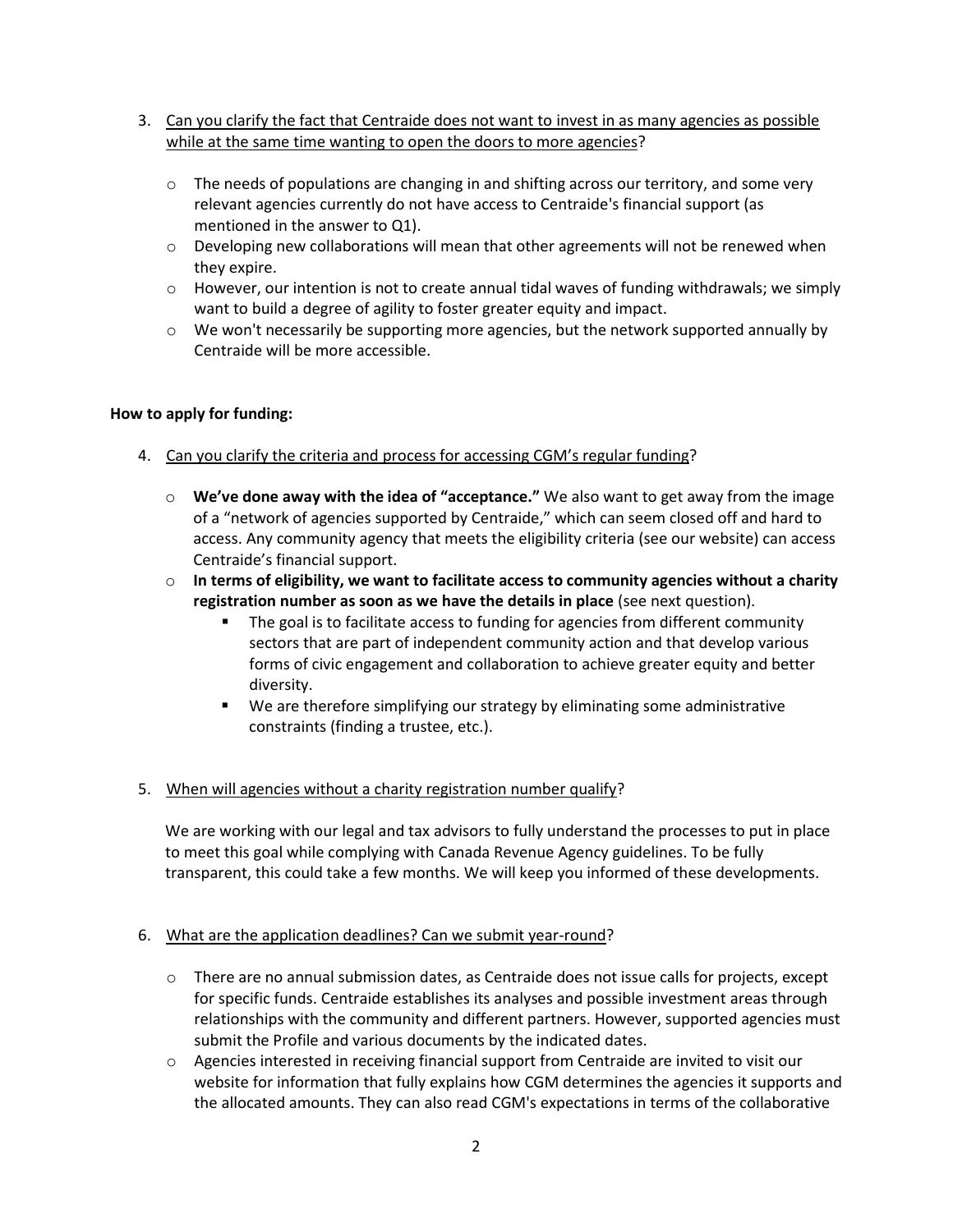relationship we have with supported agencies. After getting this information, agencies can click a link on our site to express their desire to work with Centraide and receive financial support.

 $\circ$  The vast majority of CGM's investments are allocated between mid-March and mid-May so that we can confirm the allocated amount to agencies early in the fiscal year. (The majority of agencies start their fiscal year on April 1.)

## 7. Where can I find the application forms on the site?

- $\circ$  It is important for agencies to visit our website to become familiar with the eligibility criteria and Centraide's procedure to determine the agencies it will support.
- o After learning about the different ways that it can collaborate with Centraide, the agency can express its interest in being supported by Centraide of Greater Montreal via a form submitted via the Centraide website.

## 8. Do I have to apply for funding every time?

- o No, you do not need to reapply every time.
- o At the end of each contract term (1 year, 3 years, and eventually 5 years), your Centraide advisor will meet with you to go over your contribution to the desired impacts in the territory.
- o Based on the questions we ask the agency at the end of each contract term (see Q2 above), two scenarios are possible:
	- i. Your agency will enter into a new contract with CGM.
	- ii. Your agency's contract will not be renewed.

## 9. Will there be a call for projects for the fiscal year ending March 31, 2022?

o This is not our plan.

## 10. Are agencies that are developing a social economy initiative eligible?

o This is not an exclusion criteria as such.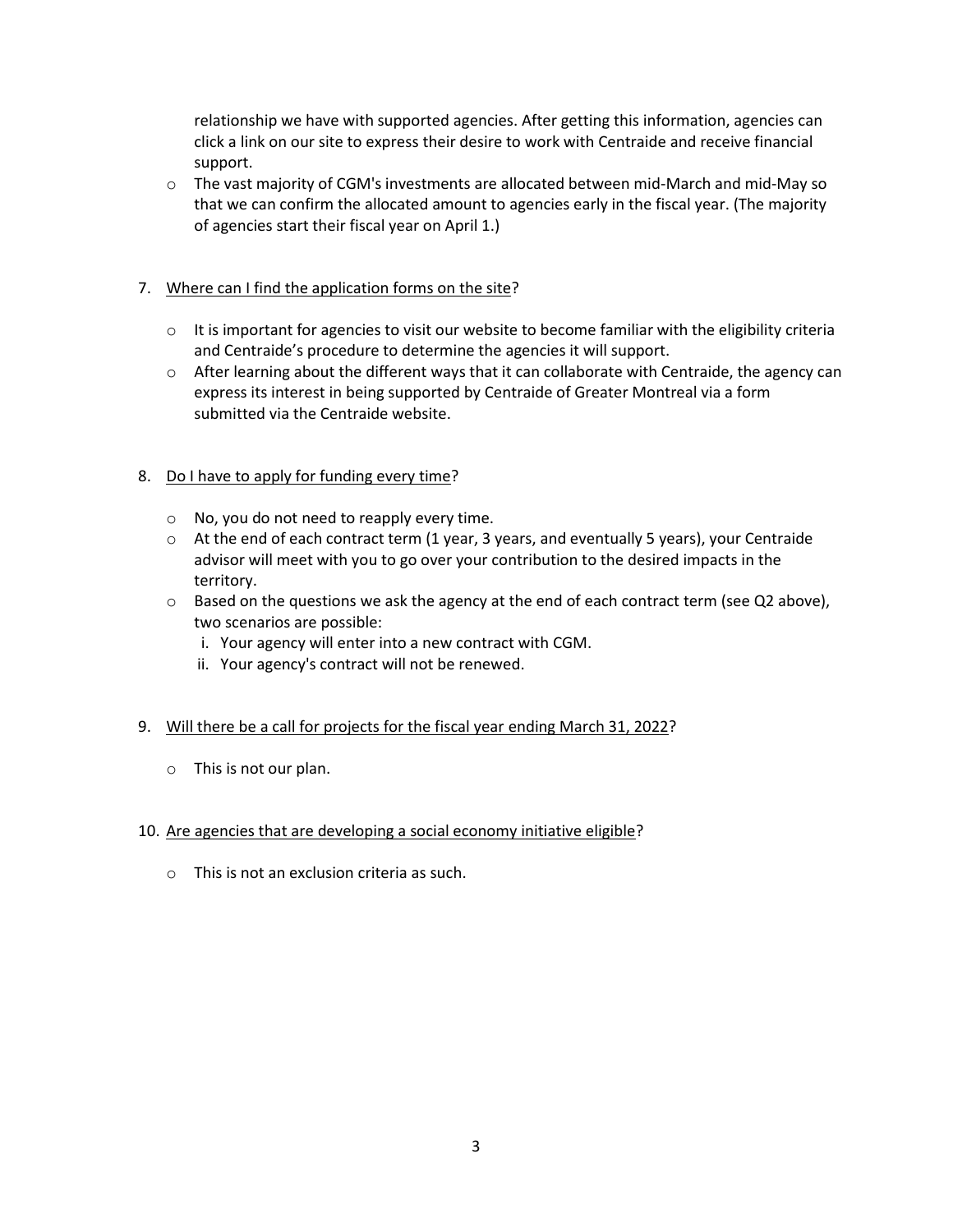## **Amount of funding (indexation, funding increases, funding reductions, historical funding):**

## 11. Is there a mechanism to index contracts every year to account for inflation?

- $\circ$  No. Although we are very sensitive to the impacts of inflation on agency operating costs, an automatic indexing mechanism would force us to withdraw funding for a number of agencies every year. For example, an inflation rate of 2.5% would require an overall funding increase of \$1.1 million, which could end financial support to nearly a dozen agencies.
- o We are exploring other ways to help agencies absorb inflation, such as periodic increases in funding, etc.

## 12. Will Centraide account for the new needs of already funded agencies when deciding whether to increase their funding?

- o Centraide selects agencies and determines the amount allocated by answering the four questions mentioned in response to Q2 (and as outlined during the December 7 webinar).
- $\circ$  In certain circumstances, it is possible that the allocated amounts may increase, or even decrease, when a contract is renewed.

## 13. Has Centraide decided to abolish historical funding?

- o We want to distribute our investments relatively evenly across our territory.
- o As mentioned at the webinar, agencies in two Montreal neighbourhoods—Montréal-Nord and Saint-Laurent—informed us of studies they had conducted showing that the historical funding of agencies in central neighbourhoods are significantly higher than the funding available in the former cities (which are now amalgamated), yet these boroughs face similar if not bigger poverty issues. A number of stakeholders have made similar observations. Other issues have been raised for areas outside of Montreal regarding equity for specific cities or neighbourhoods.
- o To meet needs more equitably, Centraide may have to prioritize some agencies and end some long-standing collaborations. However, depending on the priorities, orientations and issues of each territory, some collaborations may continue over time.
- 14. Will Centraide give an agency time before reducing or stopping its funding? Will Centraide also take into account the agency's history and its ability to find other funding before you withdraw your investment?
	- o This is already Centraide's practice when it announces that a contract will not be renewed.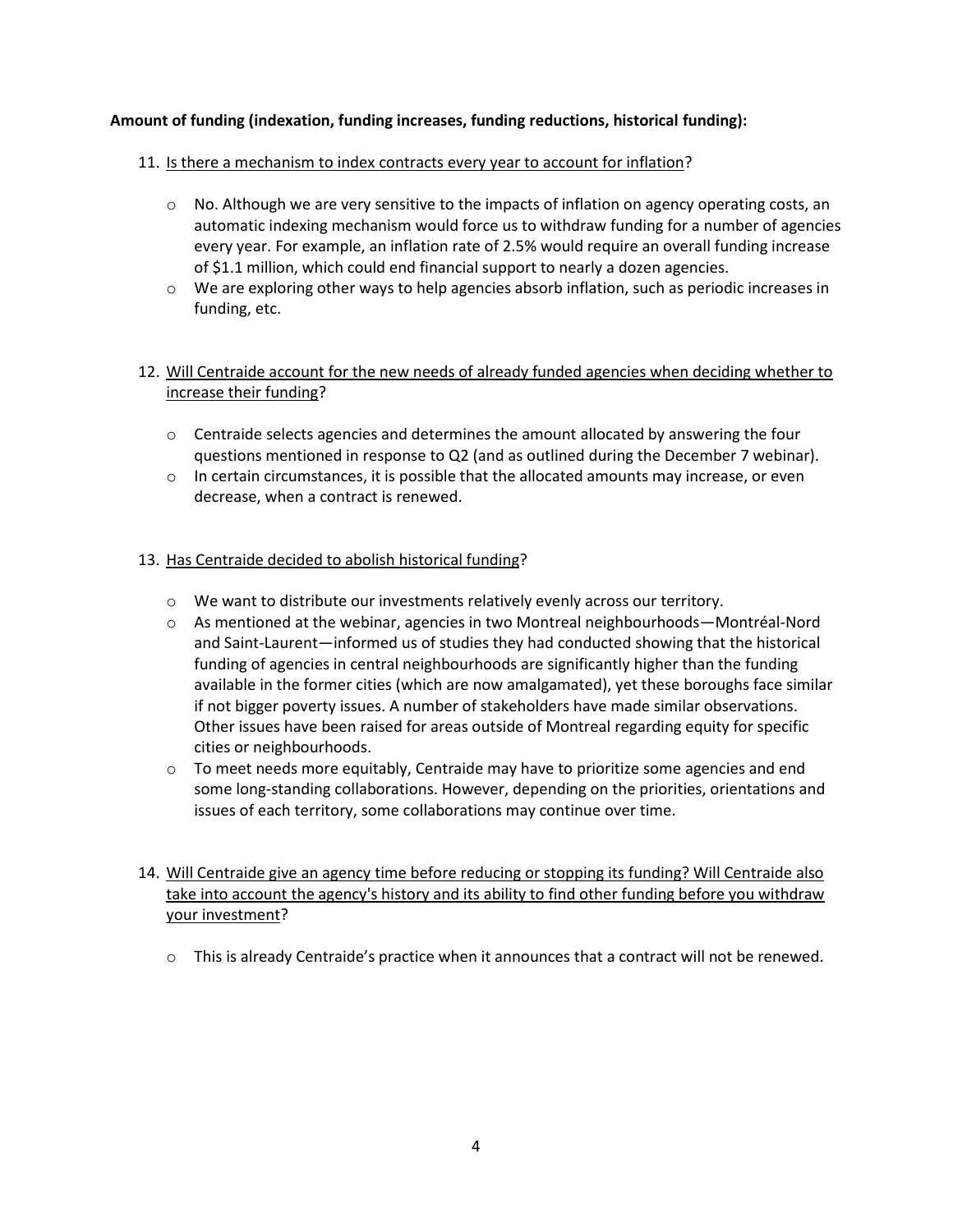- 15. How and when will the agencies that were given money from Centraide of Greater Montreal for the COVID emergency fund be notified if they will be included in the annual campaign?
	- o We've done away with the idea of "acceptance" (see Q4). The answer to Q2 clarifies how CGM decides which agencies it will support.

## **Funding period:**

- 16. By only funding agencies in the short term, won't this add an extra burden on them to start developing new projects?
	- o CGM will continue to contribute to the funding of an agency's operating costs. This process does not involve project-based funding.
	- $\circ$  Current contracts are for three years, and the vast majority of future contracts should also be for three years. We will also explore five-year contracts.
	- $\circ$  What CGM is making explicit is the possibility that an agency's funding will not be renewed or that its funding level will be reviewed given the changing needs of people experiencing poverty and social exclusion.

## **Regional agencies:**

- 17. Can you clarify what you mean by a "requested contribution" to systemic issues by regional groups that do not have multiple points of service?
	- $\circ$  Centraide must gradually clarify the contributions it wants to make to impact systemic issues such as housing, homelessness, food security and many others.
	- o Our collaborative ties with regional agencies and Centraide will be made clearer and more explicit (and gradually communicated on our website) as these contributions are identified.

## **Agency groups:**

## 18. How will Centraide work with groups formed by agencies to advocate for collective positions?

 $\circ$  Centraide has always worked with groups without specifically providing them with financial support. However, this option has not been ruled out, although most investments in agency groups are made at the local level.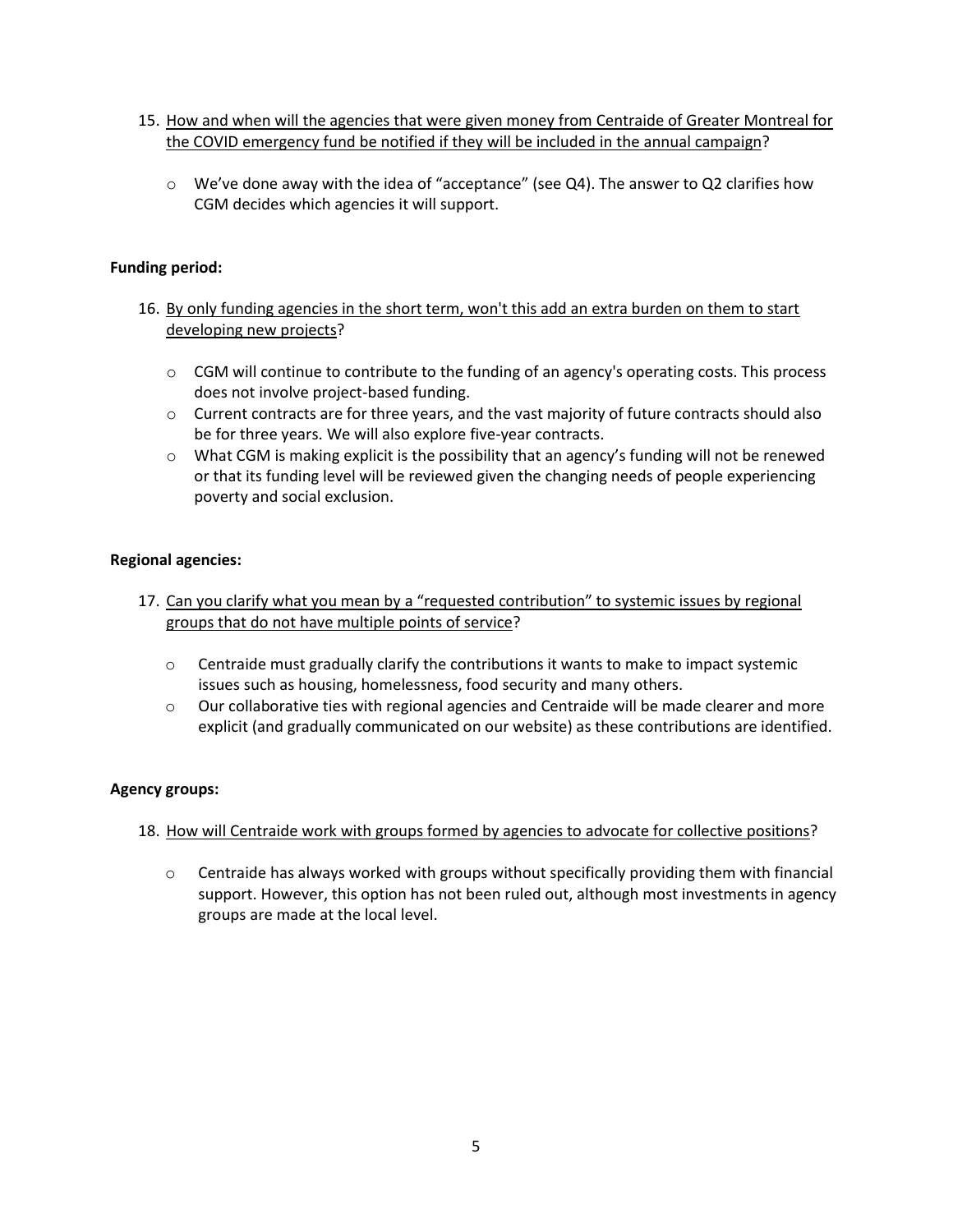## **Collective initiatives:**

## 19. Will multi-agency partnership projects be more likely to get funded?

- o The largest portion of Centraide's investments will go to help with agency operating costs.
- o Centraide invests in relevant projects that originate in neighbourhoods and are carried out by agencies with roots in these communities.
- $\circ$  Centraide also invests in collective action through its regular investments and through the CIP. This option is still possible.
- $\circ$  For the deployment of our investment strategy in the coming year, Centraide also wants to support pooled initiatives through different mechanisms (coaching, toolbox, financial support). More details will be sent to agencies and posted on our website in the coming weeks.

## **Contracts:**

- 20. The only timelines available are for the modified years, which I haven't had time to properly view yet.
- 21. Regarding the information about the distribution of the investment periods by year and by territory, could you provide an information document on this, given that it was explained very quickly and I did not understand all the elements?
	- o For a long time, Centraide spread out contract renewals for all agencies over three years so that only one third of all contracts would expire and need to be reviewed in any given year.
	- o In anticipation of the contract review process in spring 2021, Centraide announced that, on an exceptional and temporary basis, all contracts signed in 2021 would be for one year only to ease the transition to new contracts based on our investment strategy review.
	- o **Therefore, in spring 2022, the contracts of approximately 2/3 of the agencies that Centraide supports will expire.**
	- o To return to an annual load equivalent to one third of supported agencies and to avoid reimpacting agencies whose contracts were renewed for just one year, here is how we will proceed: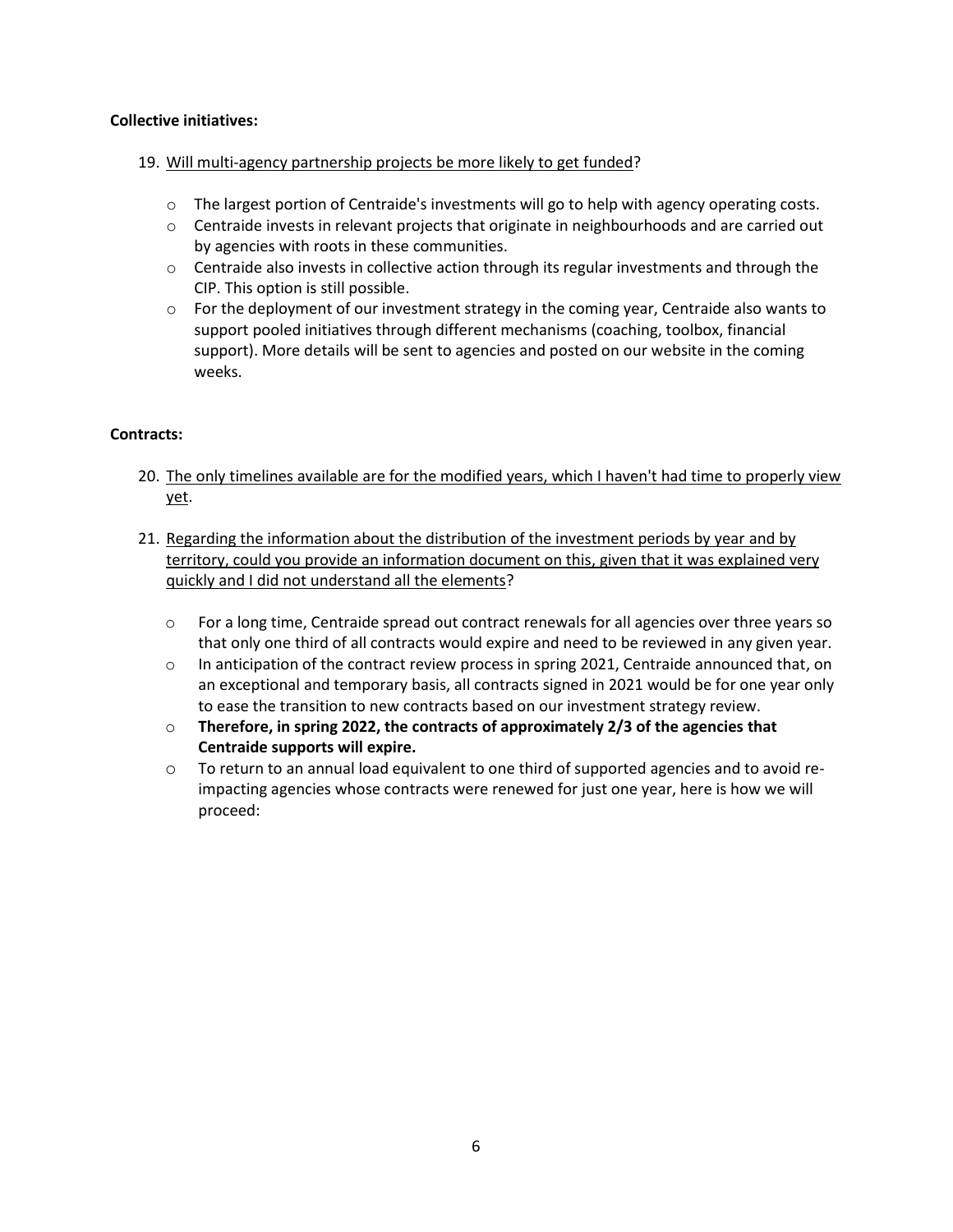# FOR CONTRACTS THAT EXPIRE ON MARCH 31, 2022



PROPOSAL-Distribution of investment periods by year by territory

- o **If your agency's contract ended on March 31, 2021**, we renewed it for a one-year term on an exceptional basis. This situation is illustrated on the graph with the green line. As of April 1, 2022, subject to an assessment of your agency's specific situation, Centraide may offer these agencies a three-year agreement until 2025.
- o **If your agency's contract ended on March 31, 2022** and was not extended last year by one year (shown by the orange line on the graph), Centraide will offer you a two-year contract until 2024 (subject to Centraide's assessment of your agency's specific situation).
- o **If your agency's contract ends on March 31, 2023** (shown by the purple line in the graph), your situation will not change.

#### **Support:**

22. What type of support and coaching (e.g., for our strategic planning, communications, financial management, etc.) do you plan to provide to complement your new funding strategy?

We are thinking about the support that we can provide for each of our priorities, and we will stay open to the community's emerging needs in complementarity with the support already offered through our skills and leadership development program. We will inform you of the available services on April 1, 2022.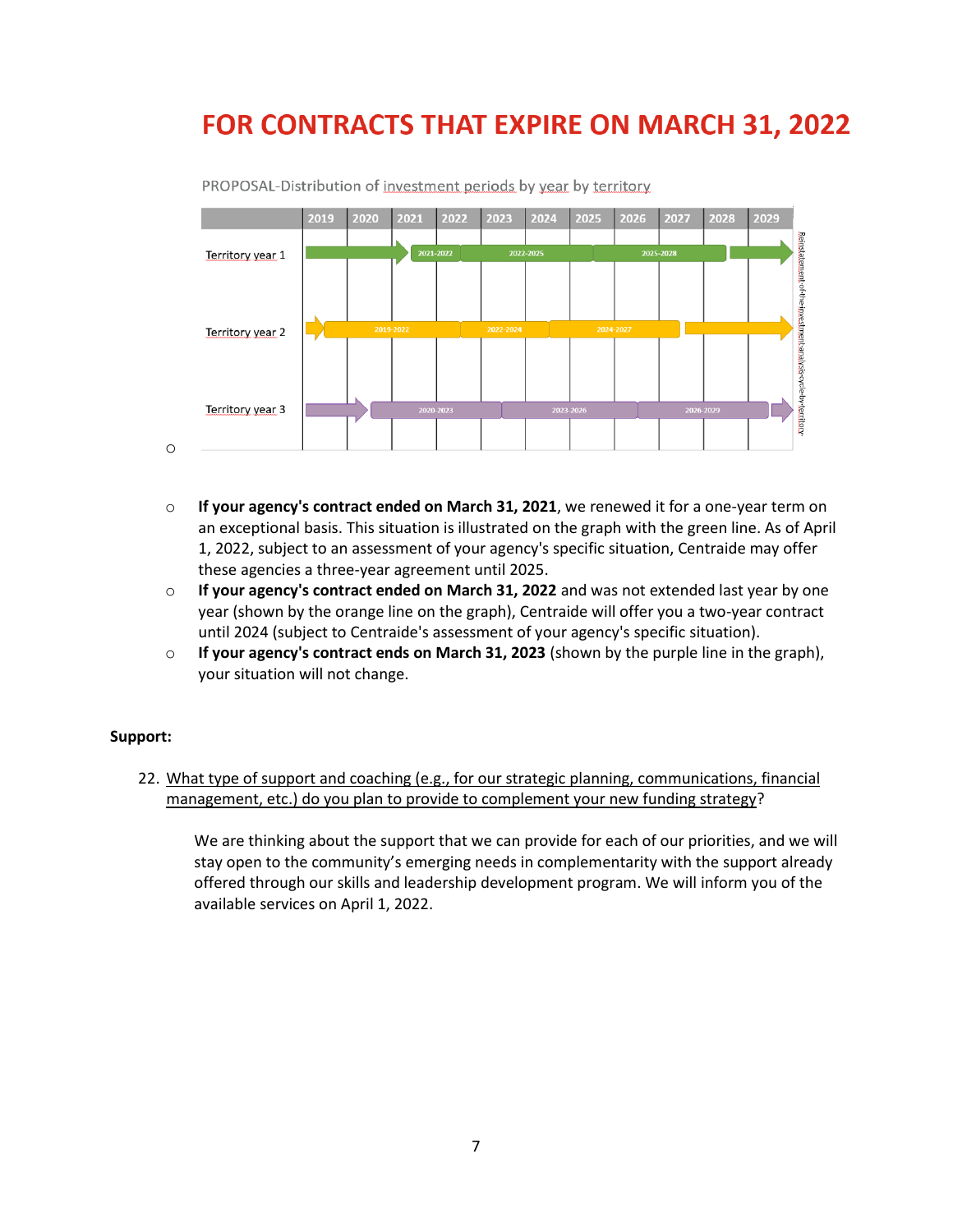## **Impact:**

- 23. At the last webinar, you mentioned that the change that our agency would have to commit to working on would be indicated in the contract. Is this still the case? (Asked 2 times)
	- $\circ$  The year 2022-2023 will be a transition year. Although we wanted to incorporate the expected impacts in some contracts this year, we have instead chosen to spend the next year fully communicating our intentions for change to our agencies and communities before proceeding with this aspect.
- 24. Is there a normative framework that clearly defines the concept of impact and especially how to measure it?
	- $\circ$  Yes, this framework is being developed. This is an internal document called the Impact Measurement Framework. It is a long document that includes a theory of change and a detailed logic model.
	- $\circ$  A summary and simplified version will be produced to communicate Centraide's vision of impact measurement. This framework will also be conveyed through the strategic territorial plans (STP), to which communities will be invited to contribute.
- 25. Can you elaborate on the year's contract, expectations, and renewal criteria when it comes to collective impact?
	- $\circ$  Part of this question was already answered in Q8 (renewal), Q23 (expectations), and collective impact and will be addressed via the STP as described in Q24.
- 26. When will you determine the priorities that you want to act on for each community? And the desired impacts in each one? (Asked 2 times)
	- o These priorities are already in place and are included in our STP.
	- $\circ$  In 2022, we will communicate these priorities to communities and clarify the expected impacts from CGM-supported organizations.
	- $\circ$  We will also have to work with agencies to define methods for capturing how their community action contributes to achieving the expected positive impacts.
	- $\circ$  Our evaluation team is currently gathering, improving and designing collection tools and preparing the strategy to support agencies in the measurement of these impacts.
	- $\circ$  We are not claiming that everything will be done perfectly this year; however, we are trying to at least lay a solid foundation that we can improve on in the years to come in collaboration with the agencies we support.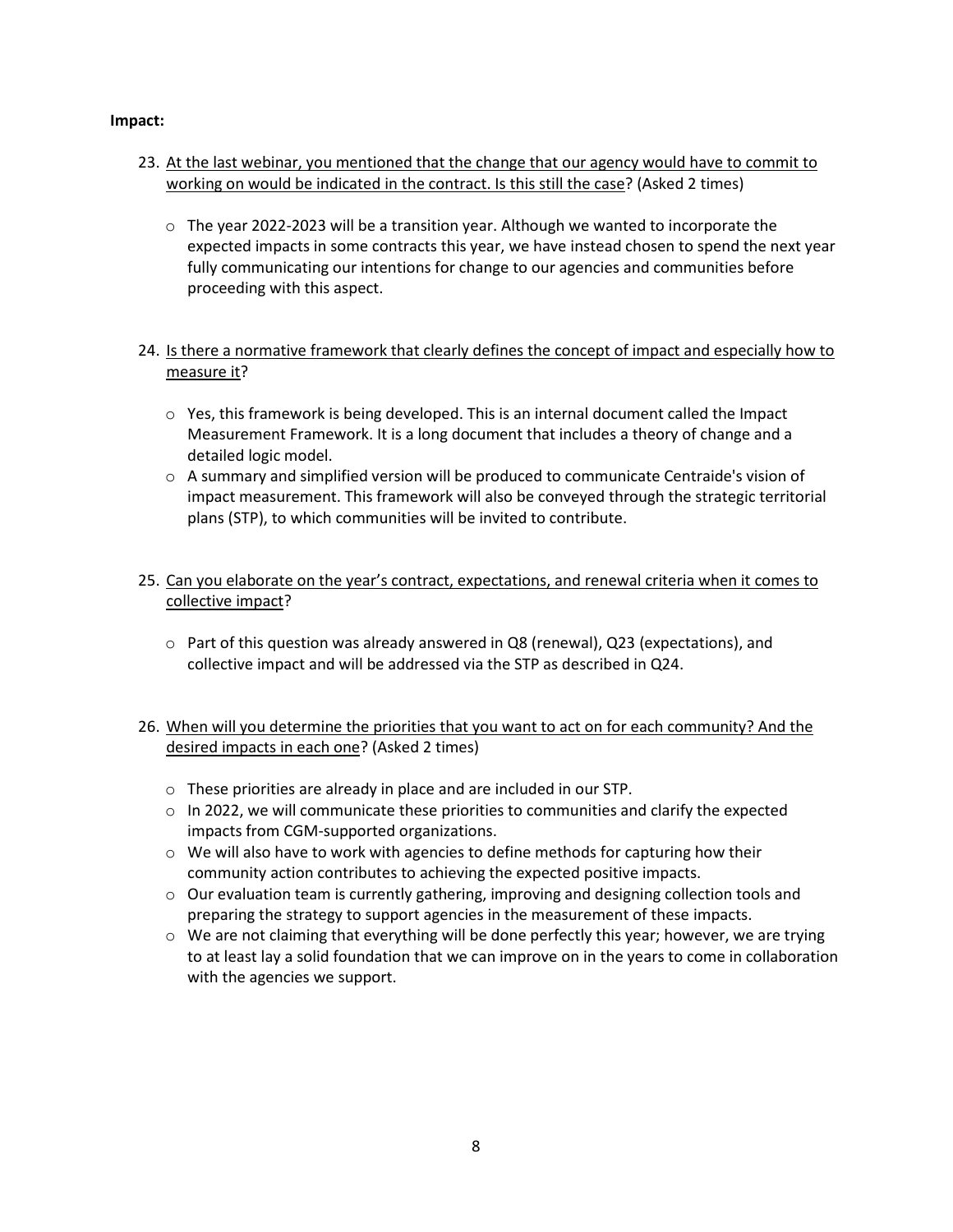## 27. Do you provide access to your analyses of the territories and cross-cutting issues?

- o The territorial analyses are available from our website; new versions will be produced in 2022 to include data from Statistics Canada's 2021 Census as well as data from many other research projects and surveys.
- $\circ$  We will also try to include the EDI angle in these analyses. This is an essential aspect, especially since our territorial analyses are widely read and used.

#### 28. Will community development plans now go through the CIP?

- o These plans belong to the communities and are developed through inter-sectoral and internetwork bodies locally (e.g., the neighbourhood tables in Montreal), sub-regionally (e.g., the current process in the east end of Montreal), or regionally (e.g. Laval's regional social development plan).
- $\circ$  When they have a strong consensus, these strategic neighbourhood visions and priorities contribute to the most strategic and consistent use of available financial resources, whether this goes through the CIP or something else!
- $\circ$  As mentioned above in the response to Q2, the first question Centraide asks is: What contributions can and should we make to local community efforts? This can be through the CIP or another initiative.

#### **Digital transformation:**

- 29. More concretely, what form will Centraide's help and support take for agencies' digital transformation (materials, training, special funding, bundled service formats, etc.)? How can we get support for our digital transformation (e.g., specific additional amount for this type of need)?
	- o In March, Centraide will announce the first concrete mechanisms that are in line with our priority to *Help put community agencies in a good position to make the digital shift.*

#### **Joint initiatives:**

- 30. What are you doing to help agencies put forward joint initiatives? (Asked 2 times)
	- $\circ$  We are currently developing a service that will support each of our priorities, including joint initiatives. We will inform you of the available services on April 1, 2022. We will continue to pay attention to the emerging needs of the community.

## **Labour shortage:**

31. How is Centraide analyzing this issue, and how does it see this issue for agencies? *Comment: It is becoming difficult to recruit high-quality, qualified staff at our current salary scales – finding new staff is becoming an issue*.